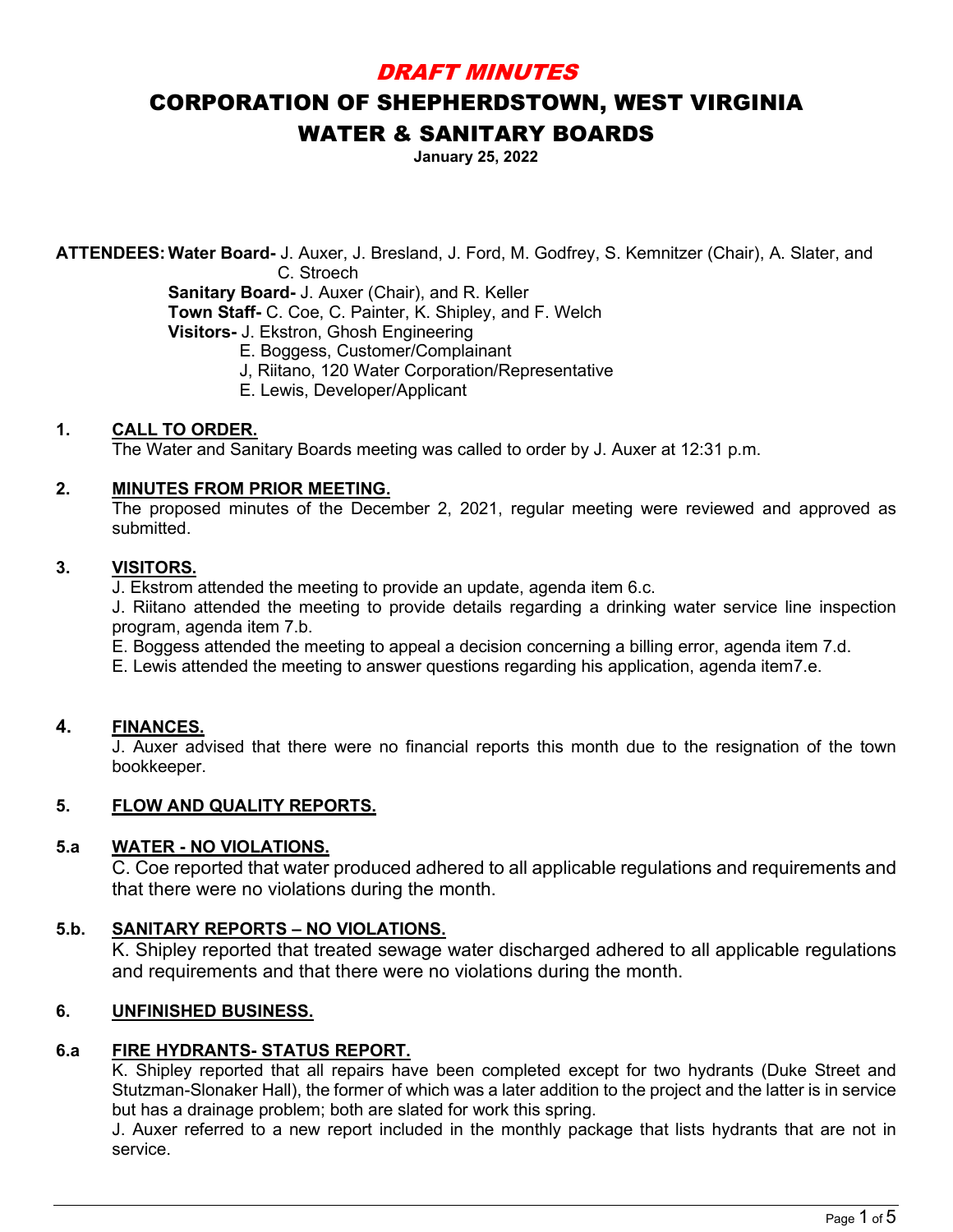#### **6.b SEWER USE ORDINANCE – REVISION AND COMMENTS.**

J. Auxer reported that no additional progress has been made on this effort. A meeting will be scheduled in the spring of 2022.

#### **6.c WATER PLANT IMPROVEMENT PROJECT-UPDATE.**

J. Ekstrom reported that work is underway on the alternate source (Town Run) piping just below the water plant. He also provided a report on equipment orders and shop drawings for the main plant improvements. He advised that the expected completion date remains the end of October.

#### **6.d STEP II APPROVAL- SHEPHERDSTOWN PROFESSIONAL CENTER- WATER AND SEWER.**

F. Welch reported that the Shepherdstown Professional Center, located at the stoplight on route 480 adjacent to Morgan Grove Park, has made progress requisite to move to Step II.

## **ACTION ITEM: A. SLATER MOVED AND M. GODFREY SECONDED THAT THE WATER BOARD AUTHORIZE STEP II FOR SHEPHERDSTOWN PROFESSIONAL CENTER; UNANIMOUSLY ADOPTED BY THE WATER BOARD.**

**ACTION ITEM: R. KELLER MOVED THAT THE SEWER BOARD AUTHORIZE STEP II FOR THE SHEPHERDSTOWN PROFESSIONAL CENTER; UNANIMOUSLY ADOPTED BY THE SEWER BOARD.**

#### **6.e BILLING QUESTIONS.**

A. Slater reported that the transition from the postcard bills to statement billing has gone extremely well and complimented C. Painter and A. Boyd for their skillful management of the process. He noted that some customers have reported some frustration with registering, paying bills, linking accounts, and signing up for electronic bill presentation, but that is to be expected with any new automated platform. He stated that there were several customers upset with having to now pay a fee for electronic check payment and credit card payment. C. Painter advised that 829 customers have successfully registered, 48 have enrolled in autopay, and 40 customers are now enrolled in electronic billing. She advised that in two weeks customers may pay on-line without registering.

J. Auxer observed that with the completion of this project this agenda item may now be removed.

#### **6.f. WATER DEPARTMENT- SOURCE WATER GRANT.**

F. Welch reminded the board that the Water Department is the recipient of a \$50,000 source water sampling grant. The testing equipment will be deployed at two locations: the Potomac River near the intake, and the Town Run at the new intake structure. This new equipment will provide ongoing monitoring of five different parameters. M. Godfrey inquired of the previous sampling effort by the University's Dr. Peter nmVila. C. Coe advised basic monitoring equipment has been installed, noting the project was largely for the benefit of the students. M. Godfrey then inquired of the recent alleged contamination by Rockwool affecting the Elk Run and Elk Creek sources that primarily impact the Town of Harper's Ferry. C. Coe advised that he contacted Alan Marchun the West Virginia Bureau of Public Health District Engineer at Kearneysville who advised we do not have any immediate concerns or issues. Finally, M. Godfrey relayed reports of Dioxin and Styrene contaminants in some water supplies. C. Coe advised that we are monitoring as required by the State and will continue to monitor changes to compliance sampling.

## **7. NEW BUSINESS.**

## **7.a. VIOLATIONS AT WATER PLANT.**

C. Coe reported that two water monitoring reports sent to the State received violations due to minor changes in the source description. The laboratory normally performing the tests was impacted by COVID outbreak, consequently the samples were forwarded to another laboratory where the source descriptions were amended to avoid duplication, which gave cause to the violation. C.Stroech inquired of an appeal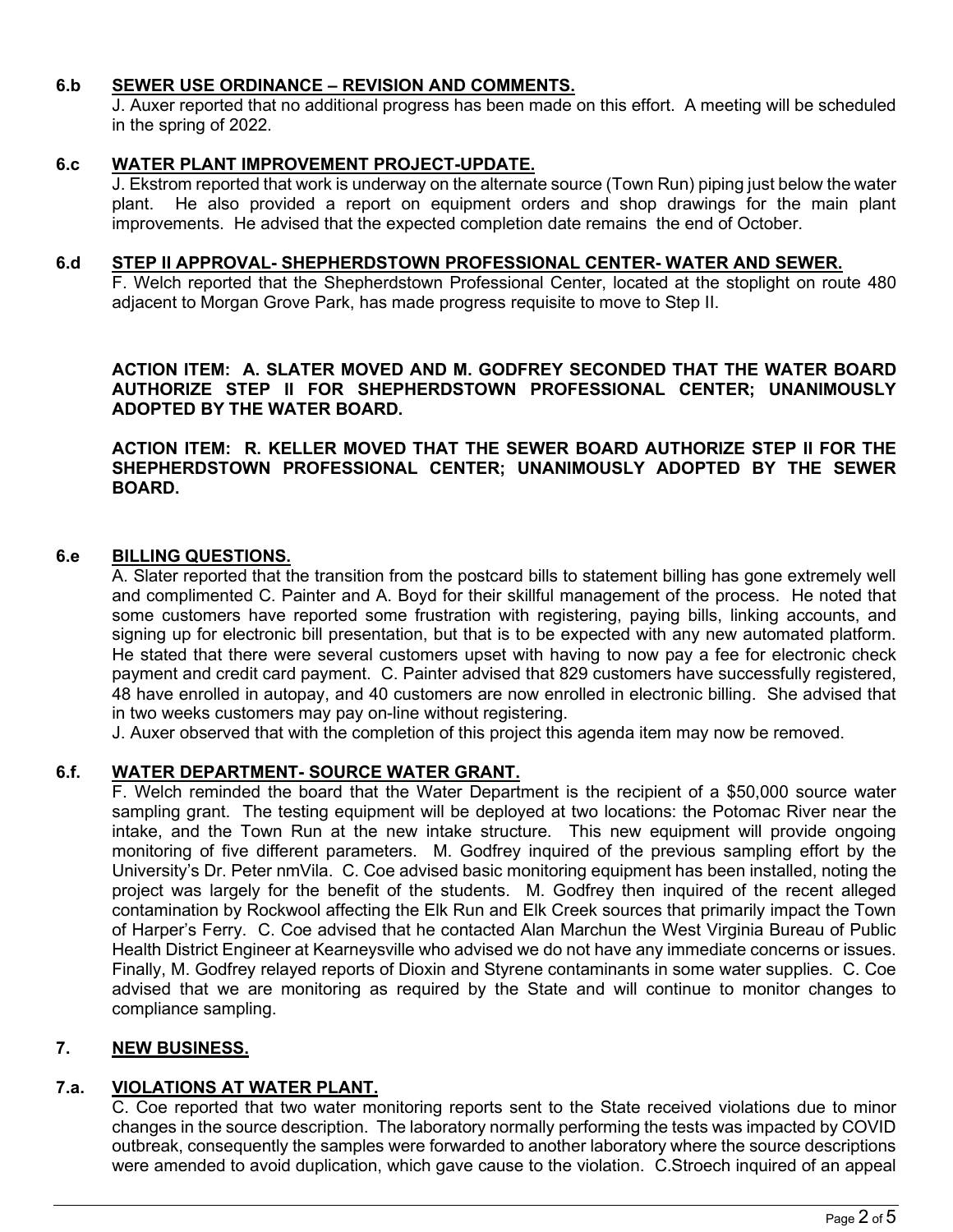process. C. Coe advised that he did appeal which did allow for the results to be accepted, but not the reporting citation. C. Coe concluded by advising the Water Board that this will require a formal public notification which will be issued in May when the Consumer Confidence Report is issued. A. Slater inquired if we were subject to any financial penalties. C. Coe advised we are not.

## **7.b. EXPLANATION OF NEW LEAD AND COPPER RULE.**

J. Auxer invited C. Coe to present his recommendation. C. Coe advised that a new lead and copper rule went into effect last December that will have a significant impact on our compliance plans. C. Coe advised that all water service lines must be inspected for lead fittings by October 16, 2024. He then introduced J. Riitano of 120 Water Corporation who discussed his firm's compliance proposal. The cost of inspecting all the Water Department's service lines is estimated to be approximately \$15,000 per year for two years to complete. Using a variety of EPA approved inspection techniques, all service lines will be inspected and proofed for lead, with approximately 90% of the lines not requiring digging. J. Rittano advised that 120 Water is providing this service for over 200 water systems of various sizes across the country including, in West Virginia, Charles Town, Wheeling and Wellsburg.

To A. Slater's question, J. Riitano advised that a part of their deliverable is the provision of ESRI based digital maps of all the service lines including, in some instances, photographs. M. Godfrey inquired about examining the Master Services Agreement. J. Riitano offered to provide a MSWord.doc file to the Town, J. Auxer will send to legal counsel for review. After further discussion action was taken on the proposal.

#### **ACTION ITEM: M. GODFREY MOVED AND C. STROECHT SECONDED THAT THE WATER BOARD ACCEPT THE PROPOSAL BY 120 WATER CORPORATION FOR INSPECTING WATER SERVICE LINES TO COMPLY WITH NEW LEAD AND COPPER RULES; UNANIMOUSLY ADOPTED BY THE WATER BOARD.**

## **7.c. EMERGENCY PURCHASE OF COMPOSITE SAMPLER.**

F. Welch advised that the composite sampler at the waste-water plant is out of service with issues in the electronic gear rendering it beyond repair. Consequently F. Welch is requesting an emergency expenditure of \$10,715 to purchase a replacement unit. Following discussion action was taken.

#### **ACTION ITEM: R. KELLER MOVED THAT THE SEWER BOARD AUTHORIZE THE PURCHASE OF A COMPOSITE SAMPLER TO BE PAID FROM EMERGENCY FUNDS; UNANIMOUSLY ADOPTED BY THE SEWER BOARD.**

## **7.d. MISTAKE IN TWO CUSTOMERS BILLS DUE TO CROSSED METERS.**

C. Painter reported that a billing error was recently discovered affecting two customers because the meters were crossed, totaling \$2,297.85, representing a credit to one customer and a corresponding additional balance due to E. Boggess. C. Painter advised that this error occurred when the system-wide automated metering system was deployed by a contractor in 2007. She advised that a two-year deferred payment plan was offered to E. Boggess to accommodate the financial impact.

J. Auxer then invited E. Boggess to make comments. E. Boggess noted that he did not dispute the facts, although he has requested additional documentation. He suggested that since the error has developed over a five-year period, he should be allowed to repay the \$2,297.85 adjustment over a five-year period. He advised that he contacted the West Virginia Public Service Commission on two occasions who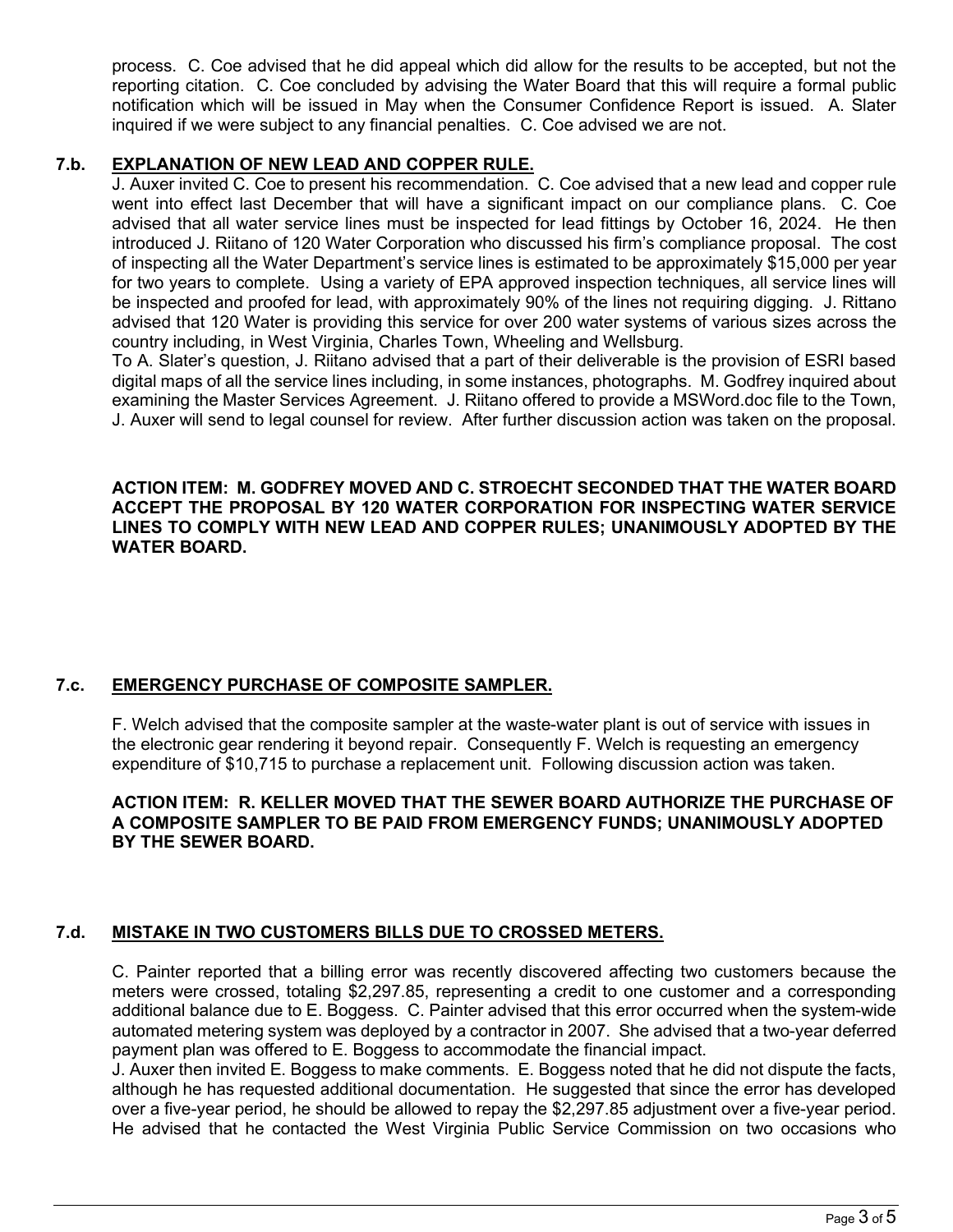advised him the retrospective billing should be for three or four months. He also noted that there was a water disconnect in the recent past where the error should have been discovered.

S. Kemnitzer requested staff's recommendation on the matter. C. Painter recommended that the entire error be repaid over a two-year deferral period. Discussion ensued over West Virginia Public Service Commission regulations, C. Painter advised she has contacted the Commission and is expecting guidance shortly. R. Keller inquired if this service included sewer too, C. Painter advised it does include sewer service. R. Keller recommended making every accommodation to this customer as the problem was one that originated at the Water Department. After further discussion action was taken.

**ACTION ITEM: S. KEMNITZER MOVED AND C. STROECHT SECONDED THAT THE WATER BOARD TABLE THE MATTER FOR THE NEXT BOARD MEETING, REQUEST STAFF PROVIDE A SPREADSHEET SHOWING THE TWO CUSTOMER'S BILLINGS GOING BACK TO THE DATE OF THE ERROR AND CONSIDER PENDING WEST VIRGINIA PUBLIC SERVICE COMMISSION GUIDANCE AT THAT TIME; UNANIMOUSLY ADOPTED BY THE WATER BOARD.**

## **7.e. SHEPHERD VIEW APARTMENTS- CAPACITY LETTER.**

F. Welch presented the request of Shepherd View Apartments for a water and sewer capacity letter based on plans and specifications presented by the developers. F. Welch advised that this fivebuilding, 40 apartment complex will be located on Route 45 adjacent to the Domino's Pizza restaurant. F. Welch advised that J. Ekstrom had completed the engineering analysis and filed reports representing that adequate capacity exists for both water and sewer for this applicant. F. Welch advised that metering has not been resolved as the developer is looking at multiple options.

J. Auxer then recognized E. Lewis, the developer/applicant. E. Lewis discussed the project and stated that he is considering one water meter for the entire project, five meters for each building, or 40 meters, one for each apartment. He advised that he is modeling the cost of each option based on the minimum bill but expressed a preference for individual apartment metering to encourage conservation of water. R. Keller suggested a review of Commission regulations as they relate to the resale of water. After further discussion action was taken.

**ACTION ITEM: A. SLATER MOVED AND S. KEMNITZER SECONDED THAT THE WATER BOARD AUTHORIZE THE ISSUANCE OF AN ADEQUATE WATER CAPACITY LETTER FOR SHEPHERD VIEW APARTMENTS; UNANIMOUSLY ADOPTED BY THE WATER BOARD.**

**ACTION ITEM: R. KELLER MOVED THAT THE SEWER BOARD AUTHORIZE THE ISSUANCE OF AN ADEQUATE SEWER CAPACITY LETTER FOR SHEPHERD VIEW APARTMENTS; UNANIMOUSLY ADOPTED BY THE SEWER BOARD.**

## **8. MAYOR'S REPORT.**

.

J. Auxer opened the floor for comments.

K. Shipley advised that the sewer rates have not been adjusted since 2012 and that a rate increase is warranted. J. Ekstrom stated that preliminary analysis by David Decker shows a 19.5% rate increase can be justified. J. Auxer took this under advisement.